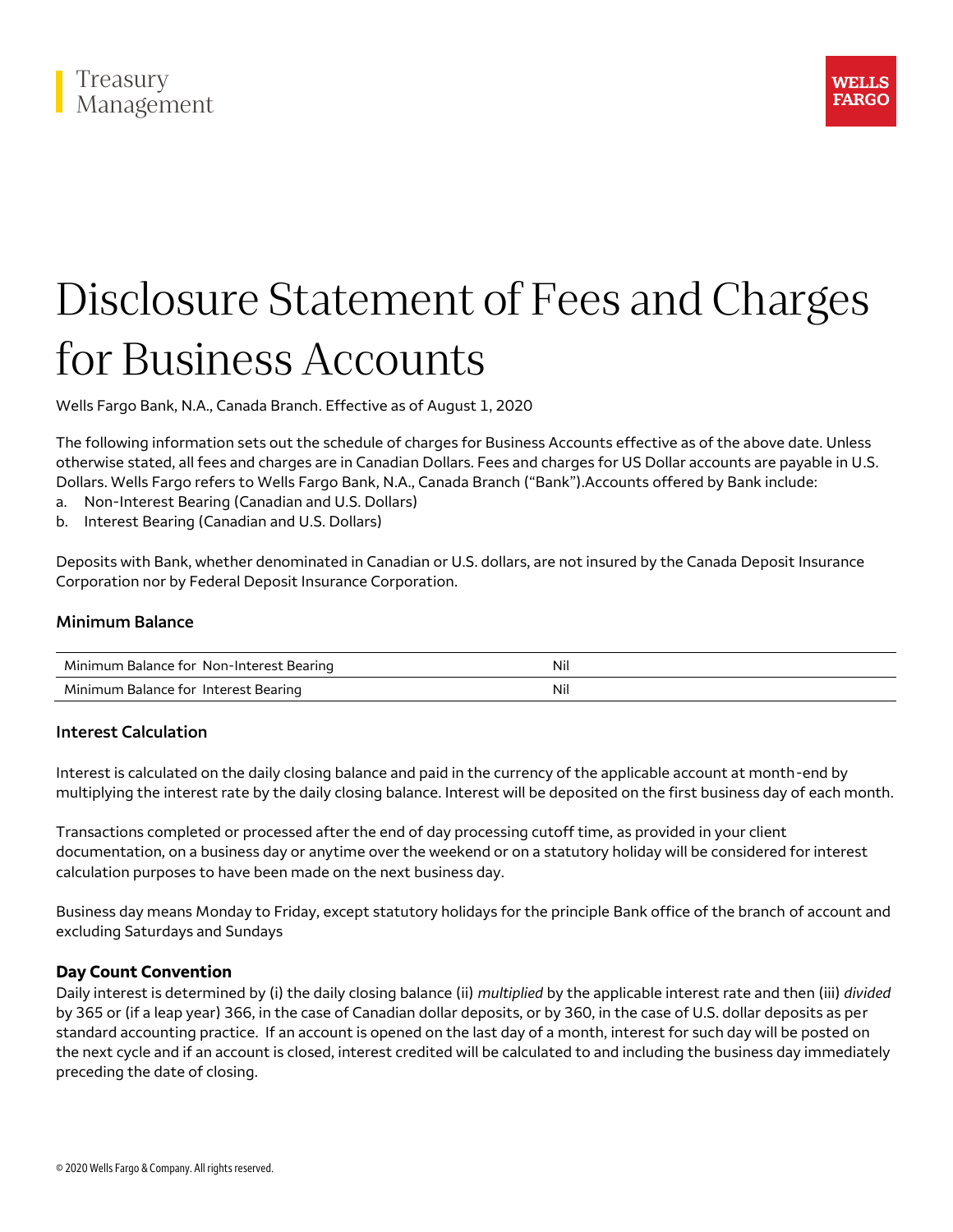#### **Interest rates**

| Interest Bearing Canadian Dollar | Pefer to the |
|----------------------------------|--------------|
|                                  |              |

Interest Bearing U.S. Dollar

Refer to the Interest Rate sheet

\* Note: interest rates are as at the effective date stated above and subject to change at any time without prior notice.

## **Administrative fees**

|                                          | Monthly Administrative Fee |
|------------------------------------------|----------------------------|
| Non-Interest Bearing (Canadian Dollar)   | \$110.00 CAD               |
| Non-Interest Bearing (U.S. Dollar)       | \$80,00 USD                |
| Interest Bearing (Canadian Dollar)       | \$110.00 CAD               |
| Interest Bearing (U.S. Dollar)           | \$80,00 USD                |
| Blocked Account - Debit Block            | \$0                        |
| Blocked Account - Credit Block           | \$0                        |
| Blocked Account – Debit and Credit Block | \$0                        |

# **Transfers**

|                                                                      | \$11.00 CAD, \$8.00 USD                |
|----------------------------------------------------------------------|----------------------------------------|
| Transfer of Funds between Wells Fargo N.A., Canadian Branch Accounts | - per transfer                         |
| Within the Wells Fargo Bank NA, Canadian Branch - Same Currency      | \$11.00 CAD, \$8.00 USD                |
|                                                                      | - per transfer                         |
| Within the Wells Fargo Bank NA, Canadian Branch - Cross Currency     | \$11.00 CAD, \$8.00 USD                |
|                                                                      | - per Transfer plus applicable FX fees |
| To another Wells Fargo Bank NA branch - Same Currency                | \$11.00 CAD, \$8.00 USD                |
|                                                                      | – per Transfer                         |
| To another Wells Fargo Bank NA branch - Cross Currency               | \$11.00 CAD, \$8.00 USD                |
|                                                                      | - per Transfer plus applicable FX fees |

## **Transactions**

| Deposit (credit) transactions   | \$ 0.52 CAD, \$ 0.40 USD |
|---------------------------------|--------------------------|
|                                 | - per credit             |
|                                 | \$ 0.55 CAD, \$ 0.40 USD |
| Withdrawal (debit) transactions | - per debit              |

## **General Account Services**

| <b>Account Closure</b><br>\$0<br>\$0<br>Account Statement - Online<br>\$0<br>Account Statement - Duplicate Statement |  |
|----------------------------------------------------------------------------------------------------------------------|--|
|                                                                                                                      |  |
|                                                                                                                      |  |
|                                                                                                                      |  |
| \$30.00 CAD, \$25.00 USD<br>Account Statement - Paper                                                                |  |
| Account Confirmation / Certificate of Balance<br>\$0                                                                 |  |
| \$0<br>Payment Tracing                                                                                               |  |
| \$0<br><b>Client Service Inquiry</b>                                                                                 |  |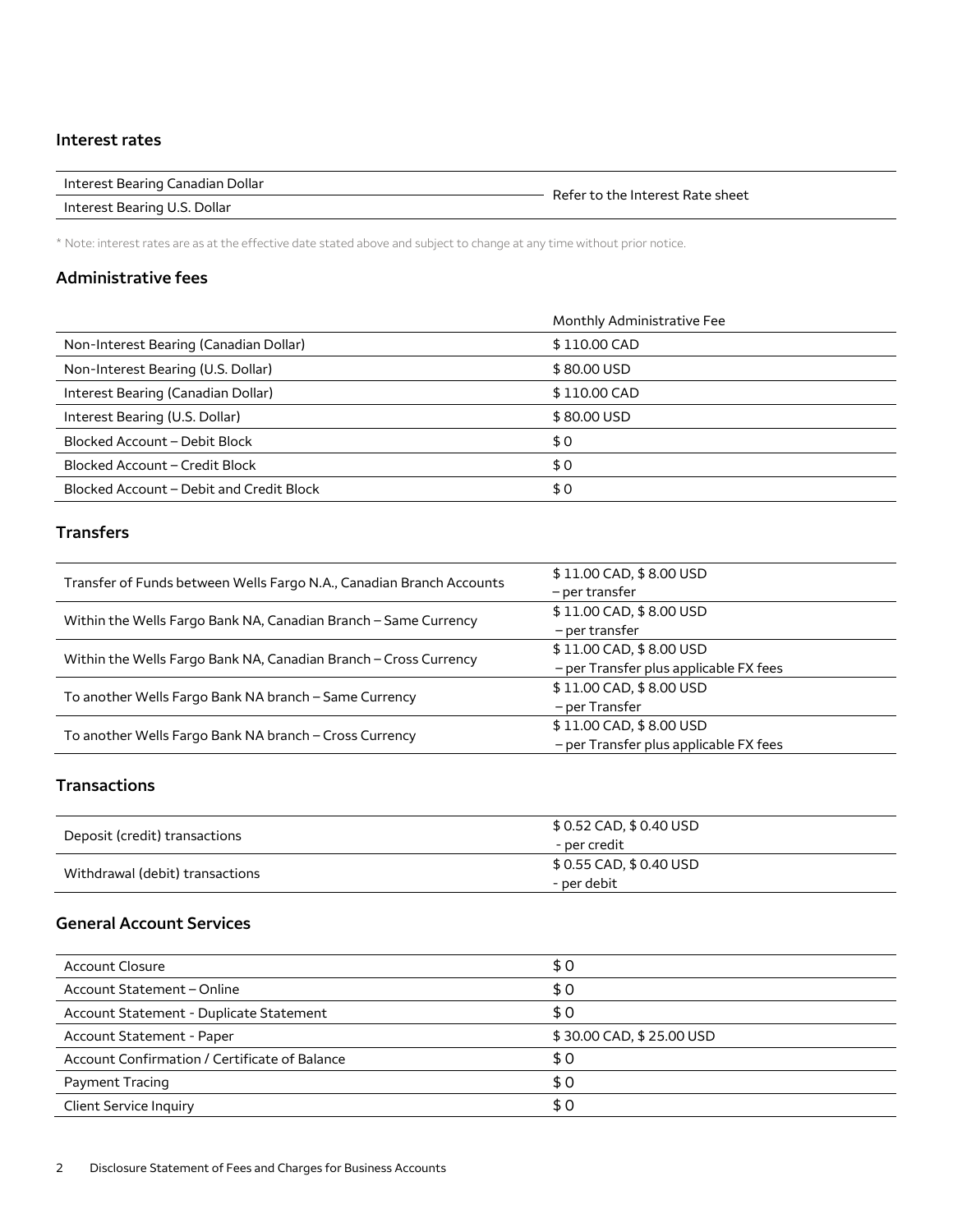#### **Inactive Account Charges**

| Dormant Account – After year 2 and each subsequent year |  |
|---------------------------------------------------------|--|
| Notice to Bank of Canada after 9 years of inactivity    |  |

## **Notice of Changes to Fees and Charges Listed in this Disclosure Statement**

Service fees, credit interest rates, and overdraft interest rates are subject to change. We will provide notice of any increase or new fees at least 30 days prior to taking effect, either through a written or electronic notice online or in your account statement, and/or posting in our branches.

## **This Disclosure Statement may not set out all fees and charges applicable to Accounts. You may obtain a complete fee schedule for all products and services by contacting your Relationship team at the Bank**. **Overdrafts**

|                                         | CAD = Current CAD credit - interest rate plus 3% |
|-----------------------------------------|--------------------------------------------------|
| Charged daily on end of day balance at: | USD = Current USD credit - interest rate plus 3% |

\* Note overdraft rates above are as at the effective date stated above and subject to change at any time without prior notice.

## **Canadian Time Deposit Accounts:**

- Canadian Dollar or U.S. Dollar
- Available from one month to one year
- Renewable or Non-Renewable
- Require a Canadian Branch Account

## **Canadian Time Deposit Account Interest Calculation:**

Interest will be accrued daily on a simple basis. Daily interest is determined by (i) the daily closing balance (ii) *multiplied* by the applicable interest rate and then (iii) *divided* by 365 or (if a leap year) 366, in the case of Canadian dollar deposits, or by 360, in the case of U.S. dollar deposits.

| Early Redemption:<br>Term Length                | Early Withdrawal Fee - calculated as follows (or the minimum fee of \$100,<br>whichever is greater) |
|-------------------------------------------------|-----------------------------------------------------------------------------------------------------|
| Less than 3 months (or $<$ 90 days)             | 1 month's interest on the principal amount withdrawn*                                               |
| 3 months (90 days) through 12 months (365 days) | 3 months' interest on the principal amount withdrawn*                                               |

\*At the rate on the account at the time of the withdrawal